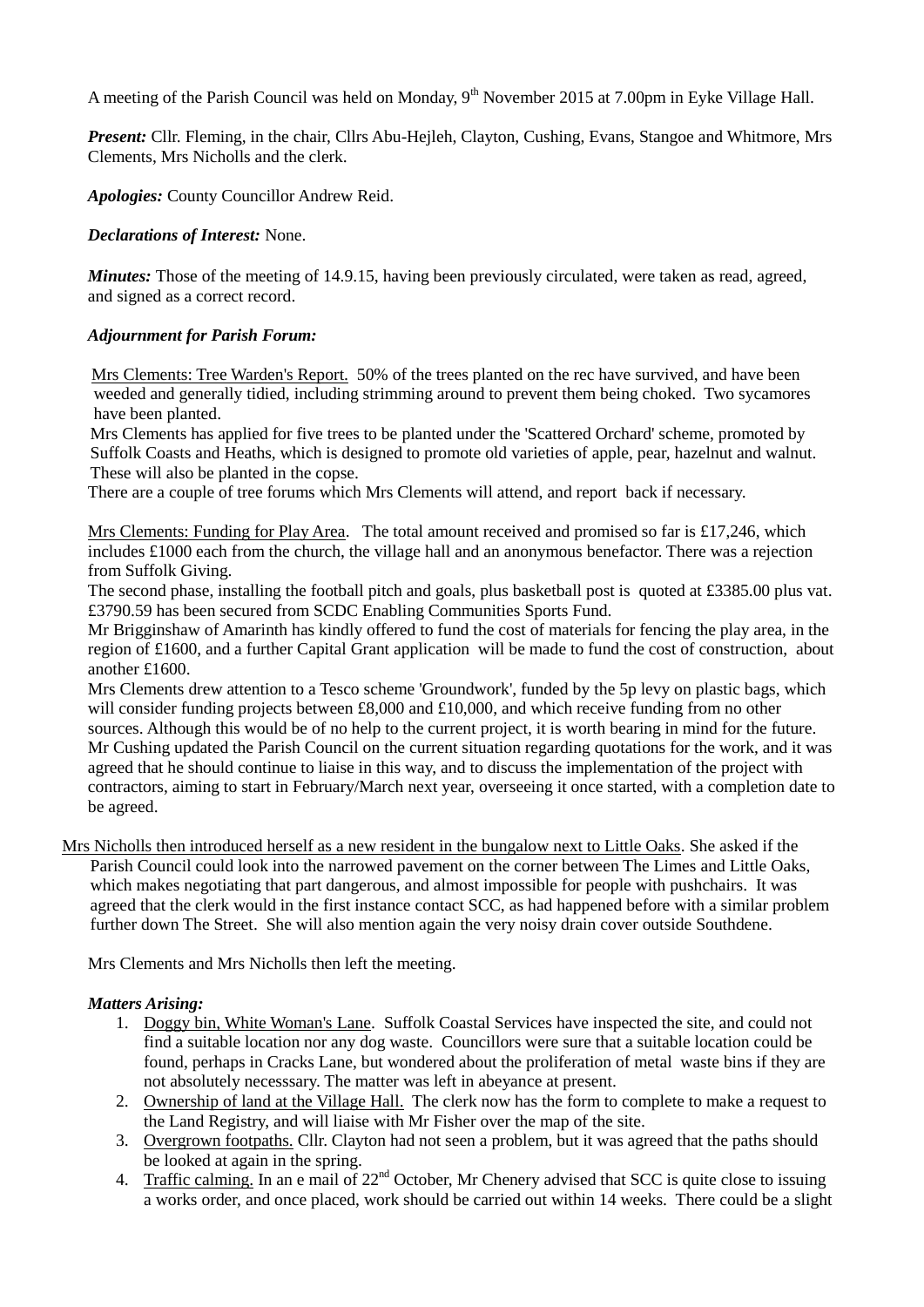delay in agreeing costs if it is necessary to get a quotation from the supplier of the gateway. The Parish Council felt frustrated by this, as all the prices had been agreed and accepted in the original quotation, and it is not a new scheme. The clerk will respond to Mr Chenery.

Also discussed was the road hump at the north end of the village. Opinion differed over how noisy it was. In any case it was agreed that nothing would be done about it until the road is resurfaced at some point in the future.

# *Reports:*

SCC . Councillors received a copy of the written report from Cllr Reid, so it was taken as read.

Suffolk Police SNT. The SNT panel met on 21<sup>st</sup> October to discuss suggestions for future priorities, which were then agreed at the tasking meeting on  $28<sup>th</sup>$  October. These were to address anti social behaviour and possible drug use and dealing in Wickham Market, to engage with rural communities to help reduce the opportunity of rural crime, particularly with reference to vulnerable groups. New issues raised were the high rate of cat mortality in Melton, and speed limits and signs in different areas.

Eyke has a new PCSO, Marie Smith. The Police Officer for Eyke is still Andy Warne. As the operating system has now changed, it is not possible to give crime figures and statistics for the village, but information is accessible on the constabulary home page. The SNT now operates from Theatre Street, Woodbridge, in premises shared with the Fire Service.

The mobile police station will be in Eyke on Monday,  $7<sup>th</sup>$  December between 2 and 3.30pm.

Suffolk Coastal Area Meeting. Cllr. Cushing attended this meeting on 21.9.15. Mr Fryatt reported on the problems associated with providing affordable homes. Housing associations have no money to invest in further homes, the right to buy has left a depleted stock and fewer houses are being built. There was also mention of the money available to enable councils to comply with the Transparency Code.

Scheme of Delegation Event: 2.11.15 Cllr Cushing also attended this meeting. There is now a presumption in favour of development. Up to 90% of applications are decided by planning officers. The decision as to whether an application will go to the planning committee is decided by the officer and the chairman. There is a time frame of 5 days to supply any information, which is is not enough.

Cllr Cushing stressed the importance of councillors attending outside meetings, to gain an understanding of matters which could affect the parish, and also to make the authorities aware of the parish and its needs. He asked that other councillors apart from him try to attend such meetings. Cllrs Stangoe and Cushing are to attend the budget meeting on  $16<sup>th</sup>$  November.

# *Other Matters:*

- Suffolk Constabulary. The Chief Constable Gareth Wilson has written to explain that in order to deploy resources effectively, the attendance of officers at parish council meetings is under review. Parish Liaison will be maintained and a police representative provided at planned meetings for specific local concerns, and for major incidents. The aim is to have much information available on the Constabulary's new website.
- Public consultation: Site Allocations and Area Specific Policies; Felixstowe Peninsula Area Action Plan. The Documents are available for inspection and comment. Councillors had studied much of the information before, and had no further comment to make.

#### *Finance:*

- Cheques to be agreed. Mr S Lucas: £25.00 (mower fuel for cutting the village green); MJH Garden and Tree Services: £560.00 (£360 hedge cutting and £200 for 8 cuts to car park); Mrs Pooley: £35.00 (contribution towards cost of new printer); Land Registry: £4.00 (Title search)
- Account balances: at 30.9.15. Current Account: £13320.10, including £3688.00 for the playground. Business Saver account: £117.98; Base Reward account: £14304.61, including £2959.75 for the playground.